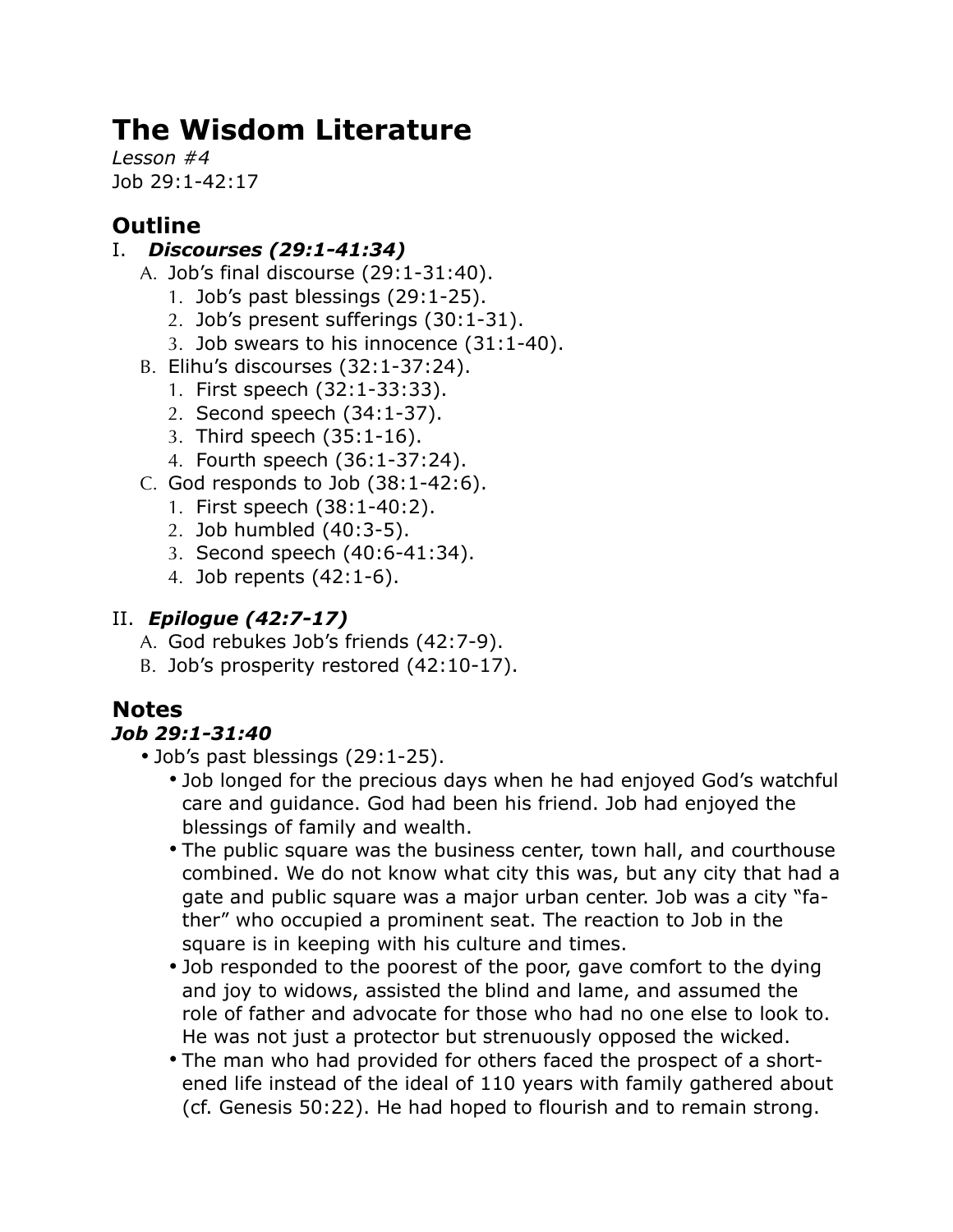- Job returns to the theme in vss. 7-11. People waited for Job so they could drink in his words. Even his smile carried a blessing. So in this way Job was godlike, so much so that his counsel was valued, his approval sought, and his leadership was accepted with excitement and gratitude.
- Job's present sufferings (30:1-31).
	- Job had spoken of his former life as a hero with his new bow in his hand. But here God has unstrung his bow. Earlier Job's tribe had gathered about to hear every good word that fell from the lips of their leader. But here he was no longer leading the way. Instead he saw himself like a city under siege.
	- Job saw his problem with God as twofold: God would not answer him, and God actively afflicted him. Job's only prospect for the future was death. What was so difficult for him was not the fear of death, for he had already asked for it as a relief, but that he would have to face it with God as his enemy (13:24).
	- Summing up his case, he filled his argument with emotion and righteous indignation. Justice was on his side. The very benevolence he so freely had dispensed he now looked for in vain.
- Job swears to his innocence (31:1-40).
	- Job was denying an especially insidious and widespread form of idolatry: devotion to "the maiden," i.e., the goddess of fertility. As the Venus of the Semitic world, she was variously known as the Maiden Anat in Ugaritic, Ashtoreth in preexilic Israel, and Ishtar in Babylon. He was stressing his allegiance to God.
	- Job uses the next section to clear himself of social sins. He closed the issue with a series of oaths enforced by a final self-imprecation.
	- Job swore an oath that his servants never complained about his lack of generosity. He furthermore denied hypocrisy. This final statement was brimming with confidence in his innocence.

### *Job 32:1-37:24*

- Elihu's first speech (32:1-33:33).
	- The book at this point introduces Elihu, a young man who in deference to age has waited with increasing impatience for the opportunity to speak. Four times in the Hebrew text we are told he was angry. First at Job for justifying himself rather than God and then at the friends because of their inability to refute Job.
	- Elihu started talking about words -- his words. Words have failed Job's friends, but here he was standing by with so many words inside him that he was "bursting at the seams." There was no way that he could hold them back. He promised himself that he would be absolutely impartial.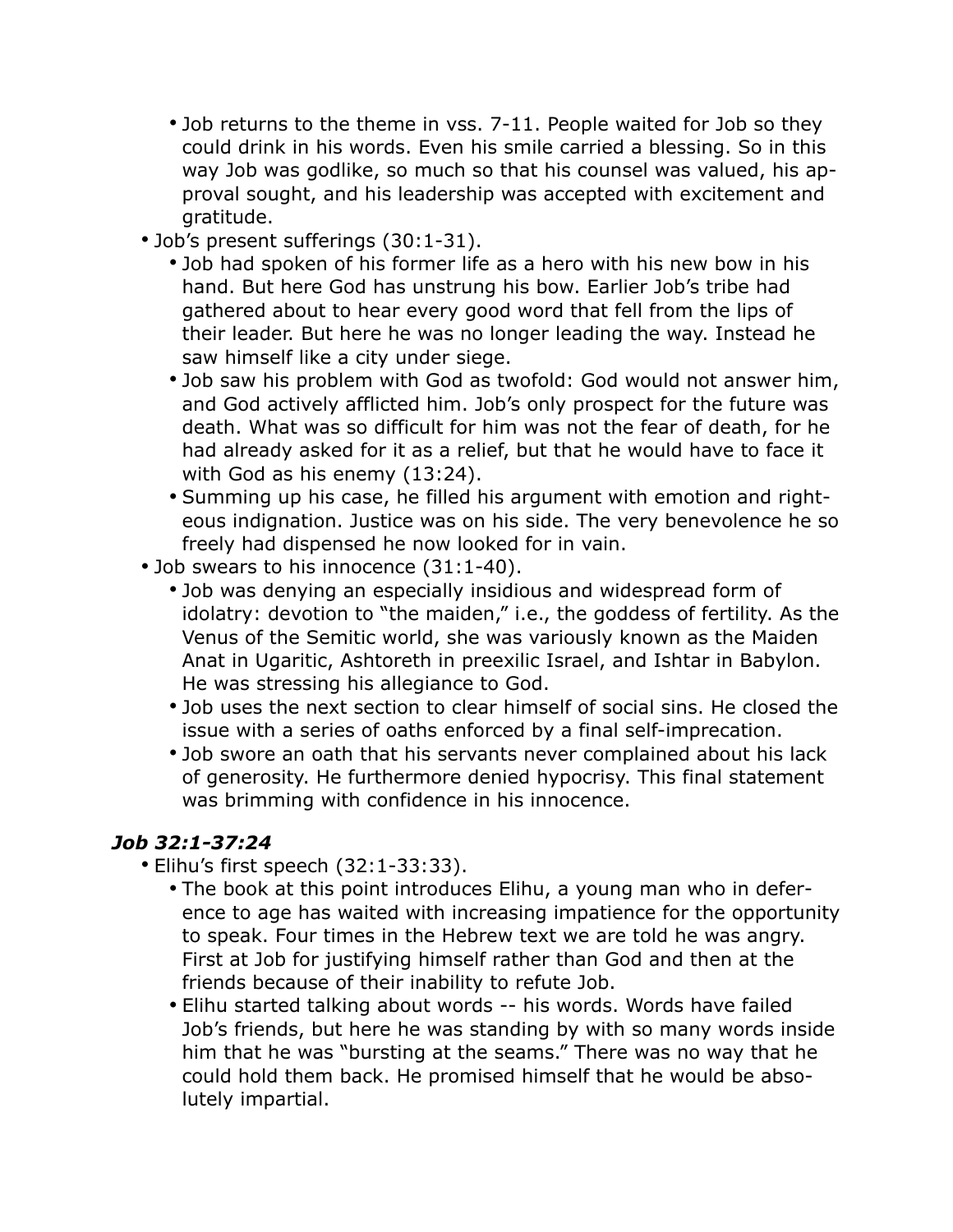- Finally Elihu began his argument. He had already shown an awareness of Job's precise wording. Now with some freedom he quoted him, picking out lines from various speeches.
- Elihu had both agreed and disagreed with Job and with his friends. He had added the element of God's mercy, a subject avoided by the friends who constantly appealed to God's justice. A ransom may have to be paid, but people are restored and only then come to make their public confession.
- Elihu's second speech (34:1-37).
	- Elihu claimed he wanted Job to be cleared. It seems Elihu had repentance in mind as he called on Job to "speak" or else listen and learn wisdom. He saw himself as a teacher of wisdom.
	- For most of this chapter Elihu expounded on the theme that God only does right. Job had complained that those who provoke God are secure (12:6) while one who is righteous is ridiculed (12:4; cf. 10:3; 21:7-8; 24:1-12). To Elihu this could mean nothing else than an accusation that God does wrong, and it is unthinkable that God would do wrong.
	- Having ended his defense of God, Elihu resumed admonishing Job. He was apparently trying to show Job how weak his position was by means of an illustration. If someone should repent after God has disciplined him, must God be subject to human wishes as He governs the world?
- Elihu's third speech (35:1-16).
	- Job had raised questions that really bothered Elihu. In this speech he dealt with several very important issues that arose out of Job's problem about God's justice. Elihu began by showing Job how inconsistent he was to claim in one breath that God would vindicate him and then in another to complain he got no profit out of not sinning.
	- Elihu was not totally rigid in his moral justice since he allowed for the possibility of a mediating angel who could provide a ransom for the sinner and plead for grace (33:23-24). There is the possibility that those who cry for relief are also sinful and unwilling to submit themselves to God as their Savior.
	- Elihu felt that failure of the suffering to see that God is also the author of wisdom and joy is a sign of arrogance on their part. Job might not be wicked, but he shared this arrogance and therefore received no answer. Elihu seems to have been offended by the idea that Job considered himself a litigant in God's court.
	- Elihu said that with his empty words, Job should not have expected to be heard. Even worse was Job's rebellious spirit -- chiding God for hiding His face (13:24; 23:3; cf. v. 14) and seeking to impatiently march into His presence (13:15; 31:35-37). Now, with his case be-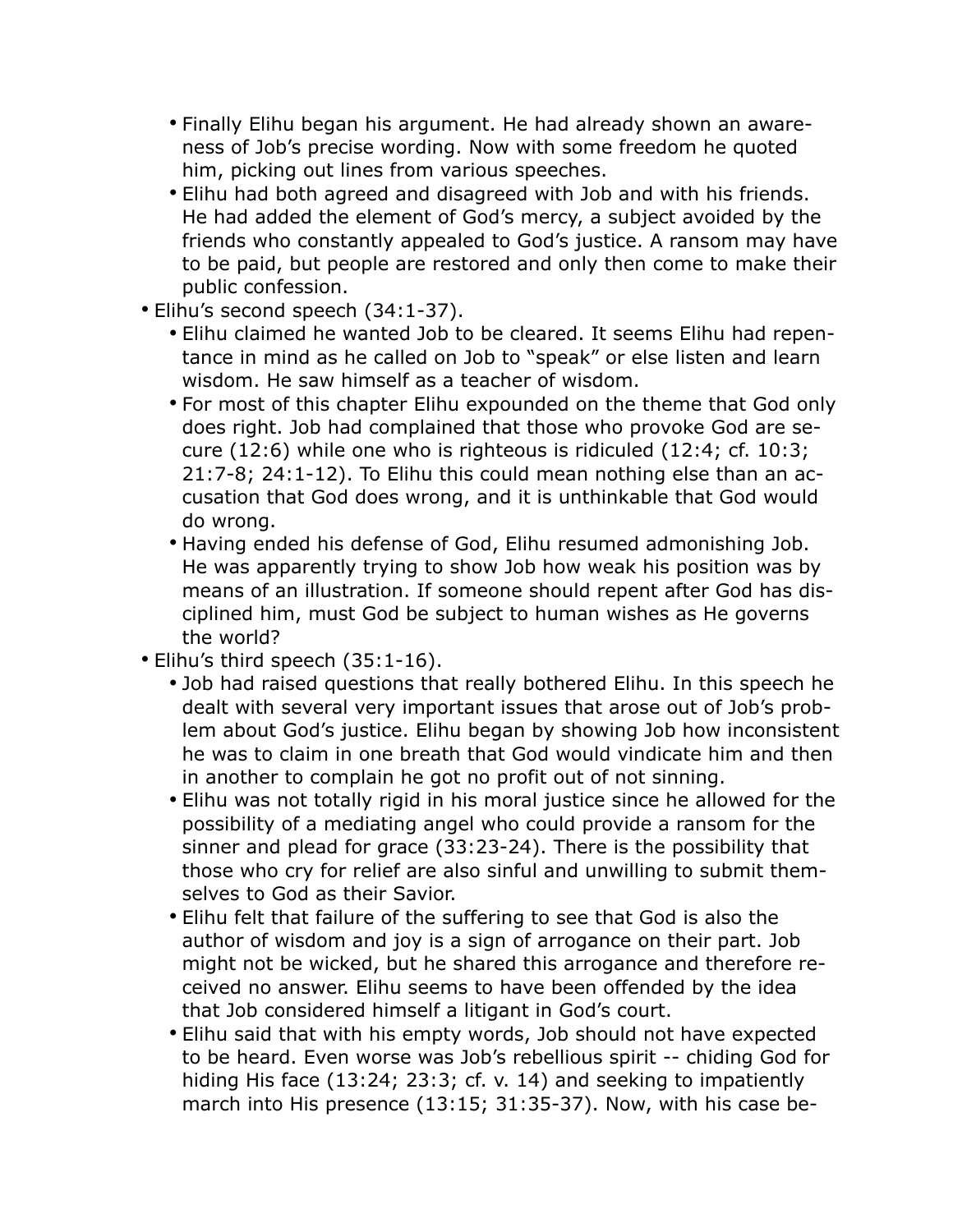fore God, Job dared to complain about waiting for an answer and continued to accuse God of injustice.

- Elihu's fourth speech (36:1-37:24).
	- God's power assures the fulfillment of His purpose. He will never grant life to the wicked but will always see that those who are afflicted receive justice. Furthermore, God never takes His eyes off the righteous, but to eventually glorify them, He must discipline them for their own good.
	- Vss. 17-20 are a sharp rebuke of Job for being unjust and for misuse of his power and wealth. Elihu was admonishing Job to learn the lesson God was trying to teach him through his suffering. Job would someday realize his affliction was of more value to him than his wealth and all his efforts to justify himself.
	- Elihu was impressed with God's voice as His word of dominion and power. By command He controls the snow and rain, and thunder is nothing less than the roar of His voice (cf. Psalm 29). Elihu's heart pounded as God put on an awesome display of His power.
	- Elihu thought that Job needed to stop and think of how absurd his position was. He was asked to supply knowledge he obviously did not have and was chided for his ignorance in the light of God's perfect knowledge. Sweltering in the heat of the day, Job sat helpless. He could do nothing about the weather but endure it. How then can mere man, so lacking in knowledge and strength, expect to understand God's justice?

### *Job 38:1-42:6*

- God's first speech (38:1-40:2).
	- In God's response, He asked Job many questions, but strangely said nothing about Job's suffering. Job was not indicted, nor was he proclaimed innocent. But he also was not humiliated with a list of sins he had committed for which he was being punished.
	- In the ancient Semitic world, control of the rough sea was a unique symbol of divine power and authority. The Lord controls the sea by His spoken word.The Lord's control over the unseen world is just as real as His control over the sea or the land of the living. What did Job know about those realms where no living human being had ever been?
	- The question format was used to impress on Job his inability in performing deeds that take divine power and wisdom. Job could not understand what God was doing in his life, and God was telling him the created world is just as difficult to understand.
	- Job had set himself up as God's accuser. How could Job assume such a position in the light of who God is? After this surveying of the mar-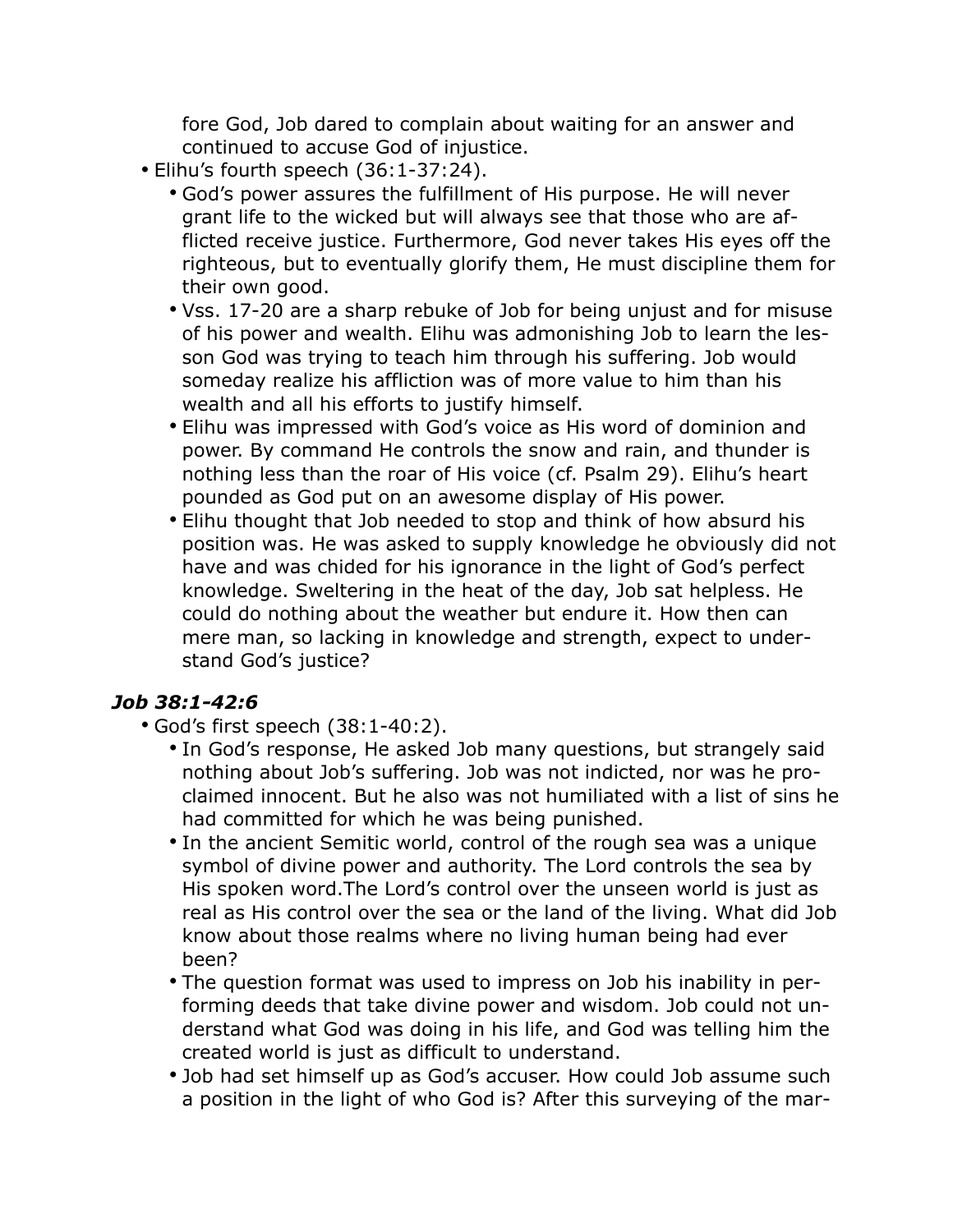vels and mysteries of God's created universe, was Job still ready to make his accusations about the nature of God's control over everything?

- Job humbled (40:3-5).
	- God had not crushed Job but had cured Job's presumption. Job had been so changed by this experience that he was released from his problem -- the concern to be vindicated.
	- God had given him no explanation of his sufferings. Job had to trust God as his friend, but he still did not know how God had put Himself on trial when He allowed Job to be afflicted.
- God's second speech (40:6-41:34).
	- In this speech, God would accomplish more than He had in the first speech, where He humbled Job by showing how He was the creator and sustainer of the universe. Here God would convince Job that He was also Lord of the moral order.
	- Job needed to leave that ultimate exercise of justice to God and trust Him to do right. To confirm this truth the Lord proceeded to paint the word pictures of these awesome creatures that defied God and humankind.
	- God states that He alone has the power to control the leviathan; therefore He is the only supreme being. By telling of His dominion over behemoth and leviathan, the Lord is illustrating what he has said in 40:8-14.
- $\cdot$  Job repents  $(42:1-6)$ .
	- Job's response shows that he understood clearly the intent of God's second speech. Job opened his mouth to tell God that he had gotten the message: God's purpose is all that counts; and since He is God, He is able to bring it to pass. There is nothing else Job needed to know, except perhaps that God was his friend.
	- Job admitted that he obscured God's counsel through ignorance. God took the witness stand in his own behalf and cross-examined Job, who now records the final effect of this discussion.
	- Job's prayer had finally been answered. Job did not need to repent over sins that produced his suffering since his suffering was not the result of his sin. But that does not mean that Job had nothing to be sorry for. His questioning of God's judgments is enough for Job to change his mind.

#### *Job 42:7-17*

- God rebukes Job's friends (42:7-9).
	- God allowed Job to suffer in order to humiliate Satan and provide support to all the sufferers who would follow in Job's footsteps. Once